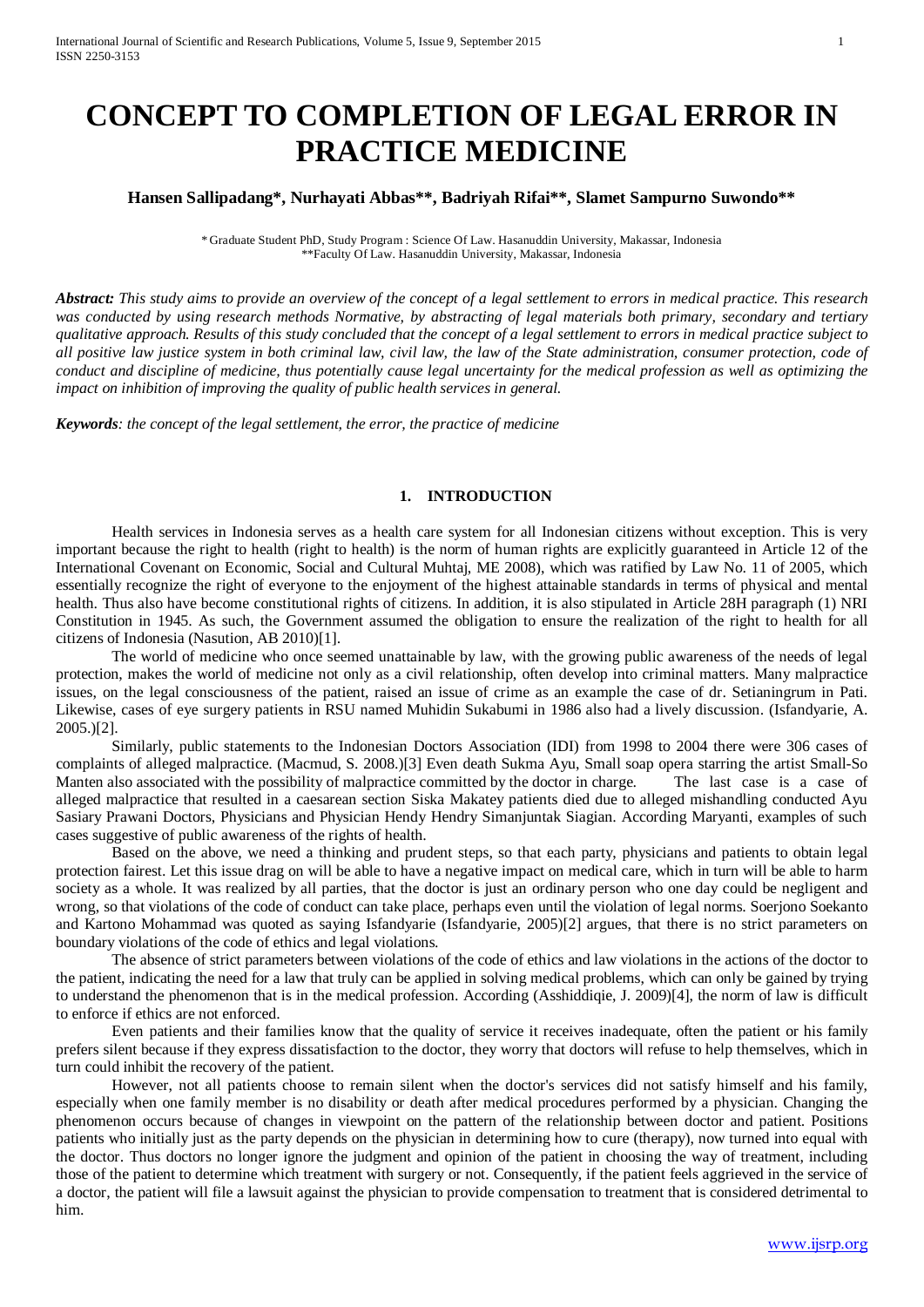Doctors also reacted, the actions of the prosecution in the court, they perceive as a threat. Application of the law in the field of medicine is considered as a legal intervention .They argued that the Code of Ethics Indonesia (KODEKI) is sufficient to regulate and supervise doctors in the work, eliminating the need for legal intervention. Further than that, the most important concern is the medical profession would lose dignity when regulated by law. Doctors feel restless and not feel treated fairly. so that they demanded legal protection in order to carry out their profession in a peaceful atmosphere.

Until now they are arguing is the protection of the law and not on the issue of legal responsibility and legal consciousness profession. Case doctor in running this shows a lack of understanding of the Ethics and Law in the doctor (Isfandyarie, 2005)[2].

Likewise, there is confusion over the understanding of the problem of medical malpractice (medical professional error), still often regarded as a violation of the ethical norms of the profession are not supposed to be given the threat of criminal sanctions.

The fact is, that technological progress is able to improve the quality and range of diagnosis (determining the type of disease) and therapeutic (healing) up to the limit that was never imagined before. However, not always able to resolve medical problems a patient, sometimes even new problems emerging in which to perform the diagnosis doctors rely heavily on diagnostic tools.

Medical science is not an exact science as well as mathematics. Making the diagnosis is an art in itself, because it requires imagination after listening to the complaints of patients and make a detailed investigation against him. Hippocrates said that medicine is a combination of science and art (science and art), which must be mixed so as to produce a diagnosis that is closer to the truth.

As the profession in general, health care is a profession that is based confidentiality and trust as well as the profession of lawyers. According to Vander Mijn (D. Veronika Komalawati, 1989)[5], the principal characteristics of the health service are as follows:

**First**, everyone who seek professional help, in general, is in a position of dependence, meaning that he had to ask for some kind of specific help in order to achieve a specific goal. For example, for the purpose of increasing a person's health will ask for help to the medical profession, if someone has the purpose of doing a lawsuit comes to professional lawyers, was to declare the purpose of his will (make a will) ask for help to the profession of notary. **Secondly**, every person who asks for help from people who have a profession that is confidential, generally can not assess the professional expertise. **Third**, the relationship between people who ask for help and those who give aid confidential in the sense that the first party is willing to give particulars which he would not reveal to others, and the profession must be able to maintain such confidentiality. **Fourth**, Everyone who runs a profession which is confidential, is almost always holds a position that does not depend (free), also when he practiced privately. Even in such cases, there is autonomy profession and only a few possible only for the employer to carry out corrective measures. **Fifth**, the nature of this work also brings consequences that result can not always be guaranteed, but there is only an obligation to do their best. That obligation is not easy to test.

The characteristics of the basic health services that we can conclude that with trust, surrender to the doctor with the patient's belief that his knowledge of the physician, will be used to help him so that regardless of the misery. Therefore, the main condition for obtaining good results in treating patients is to trust the patient to the doctor. The medical profession is a profession that is filled with risk of permanent disability and even until his dying patient as a result of the actions of doctors. This risk is sometimes interpreted by people outside the medical profession as Medical malpractice as in the actual case examples as follows: (Isfandyarie, 2005)[2].

On Thursday, the 4th of January 1979 at 18:00 pm, a patient named Rusmini, come for treatment to a practice in the village and sub-district Setianingrum Wedarijaksa, Pati regency. After receiving an injection from a doctor Setianingrum Shock patients experience irreversible, at 18:15 pm, the patient was brought to RSU AA. Soewondo Starch in a state of unconsciousness, respiratory standstill, small irregular pulse, content and less stress. Because of this incident, the doctor Setianingrum filed as a defendant in Pati District Court on charges of: Doctor Setianingrum has violated Article 359 of the Criminal Code as a result of actions that have been giving injections to patients Rusmini, Rusmini death caused by the body's reaction is not resistant to the drug received. On the charges, Attorney / Prosecutor filed criminal principally as follows: a Assign the defendant guilty of violating article 359 jo 361 of the Criminal Code; b. In order Pati District Court sentenced the accused to imprisonment for 1 year; c. Pay all court fees Pati, Central Java District Court in its decision No. 8/1980 /Pid.B /PN.PT. declare that the doctors Setianingrum bint Siswoko, aged 38 years old at the time of running a practice as a doctor, due to negligence or less carefully when treating a patient / female named Rusmini, by not carefully conducted research prior to the patient. And the patient has been given an injection of as much as 3 times in a row, the first form of Streptomycin 1 gram injected through the buttocks limbs left, then after the state of the patient (patient) visible signs of vomiting subsequent second injection is given in the form of cortisone 2 cc, the third time after it was given an injection of 0.5 cc delladryl in front of the left thigh.

As a result of successive injections before, because the patient can not tolerate these injections, finally died after it was brought to RSU Pati. Because of his guilt, the accused doctor Setianingrum bint Siswoko convicted of a felony: "due to negligence causing other people died" and Pati District Court to punish the defendant for three months in jail and weigh on the defendant to pay for this case. And the defendant stipulated guilty of violating Article 359 of the Criminal Code 361 jo.Where verdict upheld by the High Court in Semarang with its decision on January 19, 1982 no. 203/1981 / Pid / PT.Smg. Based on the above mentioned decision, the defendant then filed the appeal on the grounds inter alia that the application of Article 359 of the Criminal Code in this case is not true, especially regarding the interpretation of omission (Schuld) in the aforementioned article and cause of death. That the District Court in its consideration of determining negligence and less carefully defendant based that before injecting the defendant was not examined by asking the patient's history related to allergies, the defendant also did not check the patient's blood pressure, do not perform skin tests, and does not try to do venesection for pharmaceuticals as drug delivery Another replication and cardiac massage to stimulate the motion.

According to the defendant, the notion of negligence here must be associated with professional negligence doctor. Definition (Schuld) in article 359 of the Criminal Code contains an element of inevitability result (vermijd baar Heid), can heckled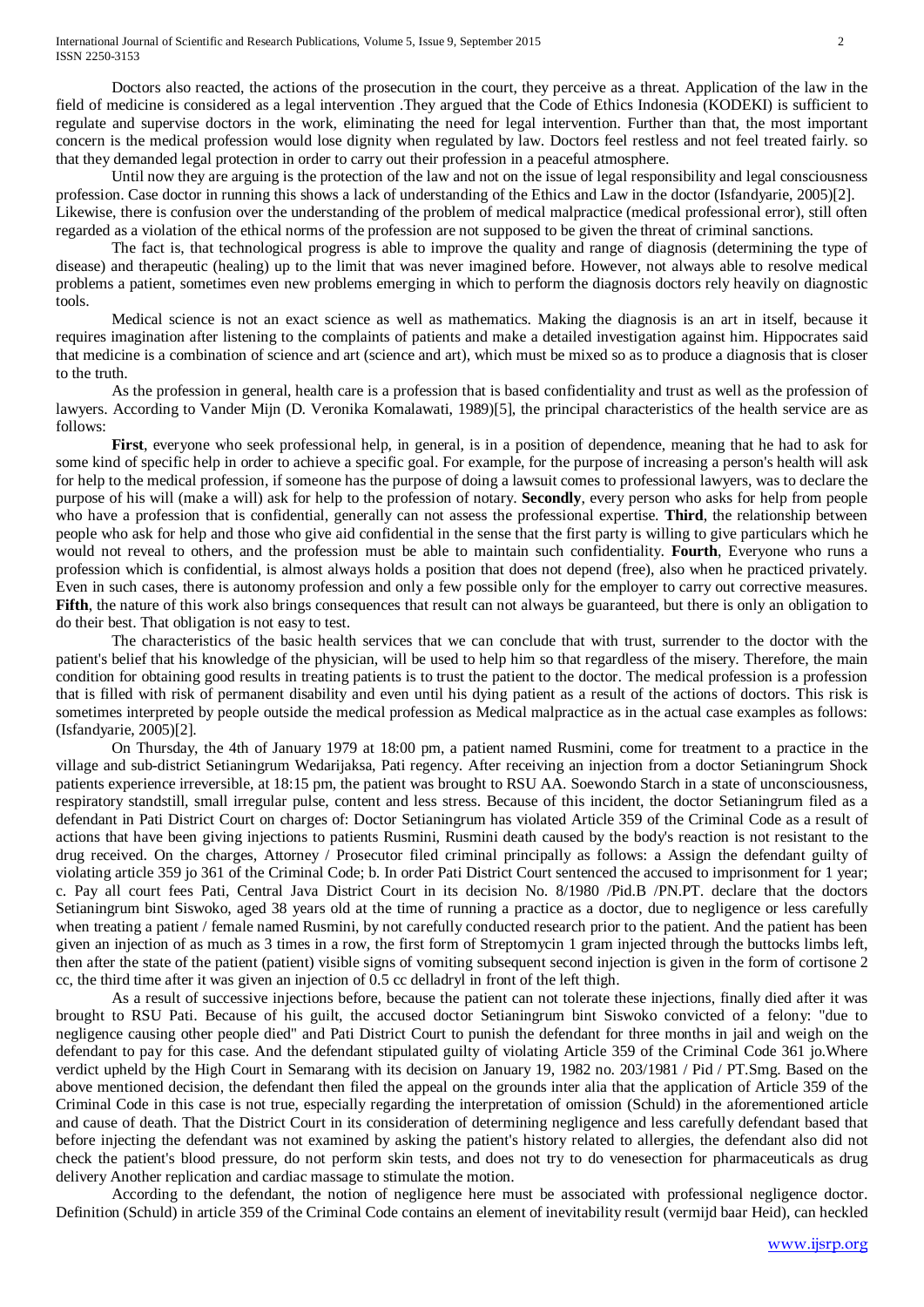the creator (ver wijtbaar Heid). These elements did not get the spotlight in interpreting the term negligence (Schuld) by the District Court in Pati.

That in addition to establish the person's negligence must be determined normatively, that is to be set from the outside how should he do with taking the size of the inner attitude of people in general, if there are in the same situation as the creator of it. That in the trial turns out the work done by the defendant in order to help patients' lives is justified by witnesses Moch. Prihadi doctor and physician Luke Firdaus, and only blamed by Imam Parsudi expert witness doctor, so it can not be used to determine the defendant's negligence.

Pati District Court less attention to the standard of treatment by requiring venous section to provide per-infusion fluids, administration of oxygen (O2) and the provision of other drugs as a repeat cardiac massage to stimulate motion, whereas veins equipment section to provide infusion and administration of oxygen does not exist, if there is not adequate so it is not fair to demand too much on the defendant as a pioneer in combating diseases of the people. That causa of the death of the patient (Rusmini) can not be determined with certainty because of a post mortem are made by doctors Goesmoro Soeparno, dated 25 external examination without holding an autopsy, so the cause of death could not be determined if it is only based on the testimony of witnesses who stated because it does not hold up drugs.

On these objections, the Supreme Court argued among other things: That all the elements of negligence on the interpretation of this objection is justifiable, therefore judex facti less precise in setting benchmarks for determining whether there is an element of negligence in the actions of the defendant in terms of the extent to which the defendant seeks to maximum to save the lives of patients, according to the ability that is actually owned and facilities available.

That from the testimony of the six doctors, unless the witness testimony of Imam Parsudi doctor, the Supreme Court concluded that the actions of the defendant asks the patient if it is ever received injections of streptomycin, then successively give cortisone injections, delladryl, and adrenaline, having seen no sign -sign sufferers are allergic to streptomycin which is injected is an indication, that the defendant has made a reasonable effort can be prosecuted thereof as a doctor with experience working for 4 (four) years, and are performing their duties in health centers with very limited means.

That of the very limited means, it is not possible to hopefully be able to do things as a witness a doctor Imam Parsudi desired, eg to injections of adrenaline straight to the heart or intravenous fluids, administration of acidic substances and other actions that require a complete and elaborate facilities. Whereas, therefore, one of the elements desired negligence Article 359 of the Criminal Code is not evident in the actions of the defendant, so therefore the defendant must be acquitted of the charges against him. Free decision given by the Supreme Court is the right decision for the doctor Setianingrum, because as noted physician R. Darmanto Djojodibroto, streptomycin injections did can cause risk as experienced by the patient (Rusmini) of physicians Setianingrum. In addition, the handling of shock as a result of the reaction is not resistant to the drugs that the doctor performed, in accordance with the procedures of treatment that should be done, as presented by the doctor Bambang Wahjuprajitno in Shock Treatment Issues Symposium held in Surabaya on February 10, 1990.

The number of deaths that occurred after the treatment procedure that is often reported by various media and electronic media as alleged malpractice as expressed in a few cases above, the doctors felt quite alarming that could haunt them in carrying out his services to help the patient. Basically no one doctor who has the intention to murder intentionally to patients. In treating patients, doctors always remember ever uttered oath when he will begin to devote himself to his profession: "I will always put the health of patients". In fact, not infrequently, even though the doctors themselves in an unhealthy state, the condition of the body is tired, still have to go serve patients who need his help, because its mission. On the other hand, there may be a small part doctors in performing their duties or provide treatment to the patient, do not pay attention to signs of professional ethics and do not understand about the standard of care as determined by expertise. In such case, the right of people of course must also be considered.

With the understanding of the risks and medical malpractice law in terms of perspective, then the doctor will be able to provide health services better. Besides, if the doctor will understand the legal responsibility of the patient, the doctor will be quieter and a maximum of doing his job. Of all cases of suspected malpractice were reported, most likely not all of them actually malpractice. There is a risk of them as experienced medical doctor Setianingrum, if we can learn the status of these patients carefully one by one.

Based on the phenomena that occur as described above, then the issue has raised among doctors that today predicted a lot of action to criminalize the medical service, and on the other side of a relationship that can not be circumvented between doctor and patient in the context of health services to the community. Doctors as professionals in their field are obliged suggest to patients to choose medical treatment will be carried out against him, because of the decision (judgment) concerning medical action to be performed on the patient is the patient's right to self-determination, then the legal issue to be examined is of the essence accountable professional judgment of doctors in the legal perspective. Doctors are a law-abiding member of society in the countries priority rule of law and a part of the community of people who are educated and professional in carrying out the work of service to the public in the Republic of Indonesia (NKRI).

# **2. RESEARCH METHOD**

This study uses a type of normative legal research, while in terms of the nature of the report is a descriptive study. Descriptive meaning through research results are expected to give a comprehensive picture of the qualifications accountable professional judgment and analytical because doctors will then do an analysis of it. This study uses two data, that is primary data obtained through interviews with respondents and speakers, as well as secondary data obtained by conducting library research by collecting and reviewing study materials document in the form of law to be primary, secondary and tertiary. The data were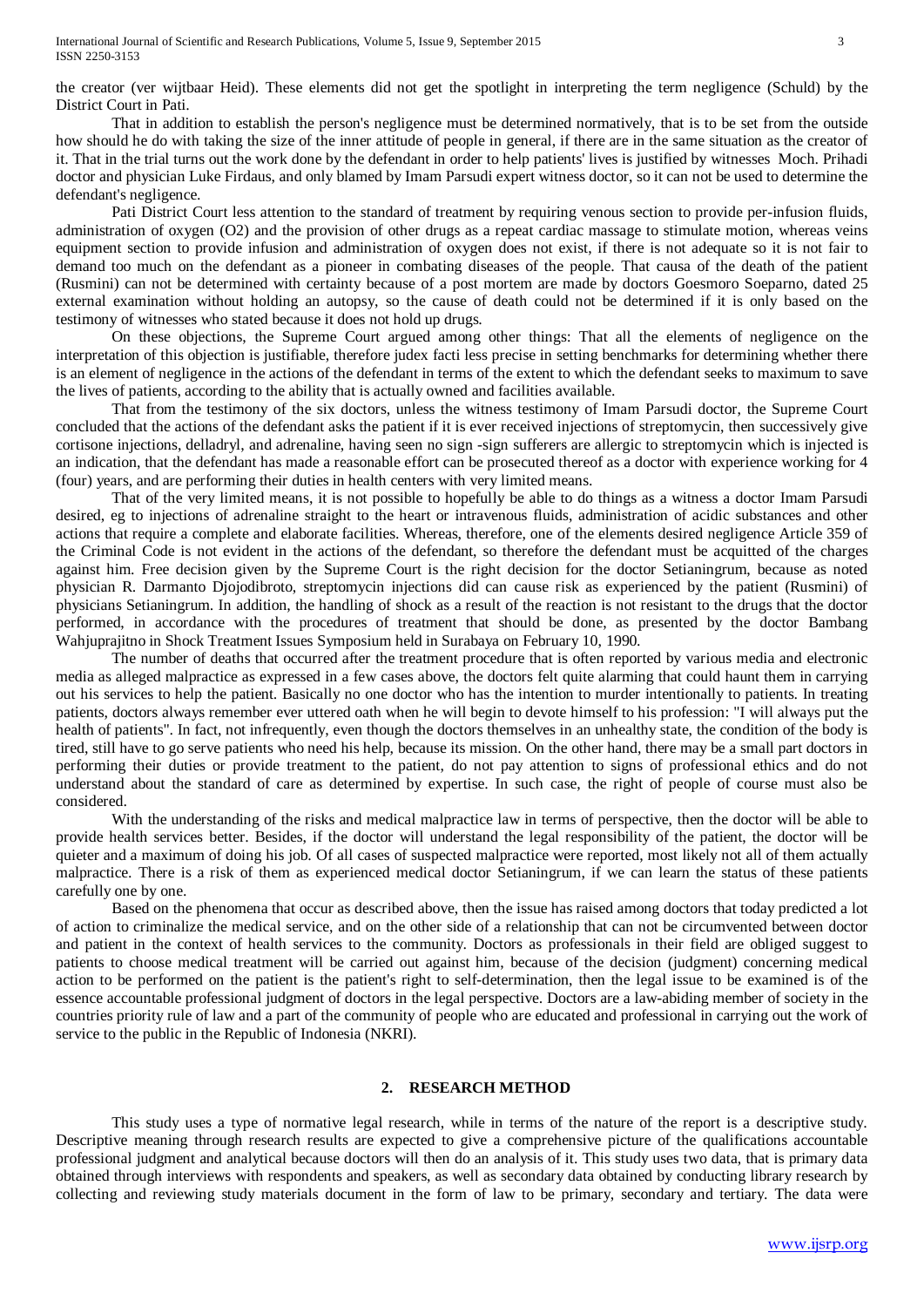obtained and analyzed qualitatively. The analysis technique used in this research is qualitative (normative) through reasoning and legal arguments for all materials.

# **3. RESULTS AND DISCUSSION**

#### **Dispute settlement concept Medicine**

Operation of personal health services at the hospital involving physicians, patients and the hospital itself. All three are legal subjects involved in the field of health care and childbirth relation to medical and legal relations. (Wila Chandrawila Supriya, 200)[6].

The relationship between doctor and patient is a relationship that has a special status. Namely Doctor or Hospital serves as the party providing health services (Health Care Provider) and patients as those who receive health care (Health Care Receiver). The relationship between doctor and patient is basically a contractual relationship. Contractual relationship between doctors and patients is called therapeutic contract. (Sofwan Dahlan, 2000)[7]

Basically position between doctors / hospitals with patients is a balanced position (horizontal), but in its development position began to shift towards vertical contractual position. Often the shifts that result in medical Disputes where Generally Patients are always disadvantaged. Medical disputes generally known as Medical malpractice. Doctors with its scientific devices have distinctive characteristics. This peculiar look of the justification provided by the law items, namely medical allowed to act on the human body in an effort to maintain and improve health.. Medical action is carried out on the human body rather than by a physician or a felony (Hendrojono Soewono, 2006)[8]. Basically medical action performed by doctors always lead to two possibilities, namely successful and unsuccessful (failed). Failure doctors in medical action can occur because it is caused by, among others:

a. Because of intent (dolus);

- b. Due to negligence (Culva)
- c. Because of coercion (force majeure);
- d. Because Noodweer (emergency);

e. because it does not conform with the standards of the medical profession (unprocedural).

This can lead to conflict between doctor and patient, so as to cause disputes. But actually many factors that can lead to disputes other than those mentioned above, including changes in the pattern of relationship between doctor and patient. Initially the relationship between doctor and patient paternalistic, in this connection the patient's participation is allowed only implicitly obedient to the healers. Patients were considered to have no idea and do not need to know about the causes of the disease because the disease is the manifestation of God's curse. (Veronica Komalawati. D, 1989)[5].

Pattern paternal relationship between doctor and patient gradually been transformed into a partner relationship patterns between doctor and patient. Legal relationships that occur are contractual and transactional relationship, so that doctors no longer have a higher position than the patient, but parallel to the rights and obligations of each are balanced and are subject to and comply with health care standards set by the government.

Various triggers a dispute between the doctor and patient are: the problem of communication between doctor and patient, with the differences in the level of knowledge among doctors and patients, as well as the time required for the communication. In addition, the problem of ignorance of patients regarding the object of the agreement he made with the doctor and the interpretation of the agreement between doctors and patients.

Commitments arising from transactions therapeutic (healing) was called inspanningsverbintenis namely an engagement should be done with caution and effort (meth zorg en inspanning) (Veronica Komalawati. D, 1989)[5]. Because of his achievements in the form of an attempt, the results clearly uncertain. Consequently, if the attempt failed in the sense that the patient does not become cured or died, it was a risk that should be borne by both physicians and patients. (Veronica Komalawati. D, 1989)[5].

Disputes between doctor and patient is the most prevalent of late this is a case of alleged medical malpractice. This is demonstrated by the many complaints of malpractice cases filed society in the medical profession. The increasing number of complaints is evidenced by the increasing number of people who use the services of a lawyer to sue the doctors accused of malpractice. Such conditions triggered by the increasing level of education and public awareness of the right care and health care (the right to health care) and the right to self-determination (the right of self determination) which they can use the services of a lawyer to obtain justice. (Hendrojono Soewono, 2006)[8].

To resolve medical malpractice disputes in Indonesia, can be reached via two paths, ie the path of litigation (judicial) and non-litigation or line (outside of court), but usually the case-the case of medical malpractice claims through litigation is always foundered middle of the road because the problem is the proof which is difficult given by the patient / lawyer. Therefore, the majority of medical malpractice cases settled amicably conducted outside the path of litigation because the doctor does not want his reputation damaged when posted negative.

#### **a. Litigation**

Settlement of disputes between doctors and patients, basically subject to the provisions of the legislation in force, both criminal provisions, civil and state administration. Therefore, the doctor-patient dispute is resolved through litigation either criminal prosecution through the criminal justice system, civil action through the civil courts, as well as the demands of the justice administration of the State through the State Administration.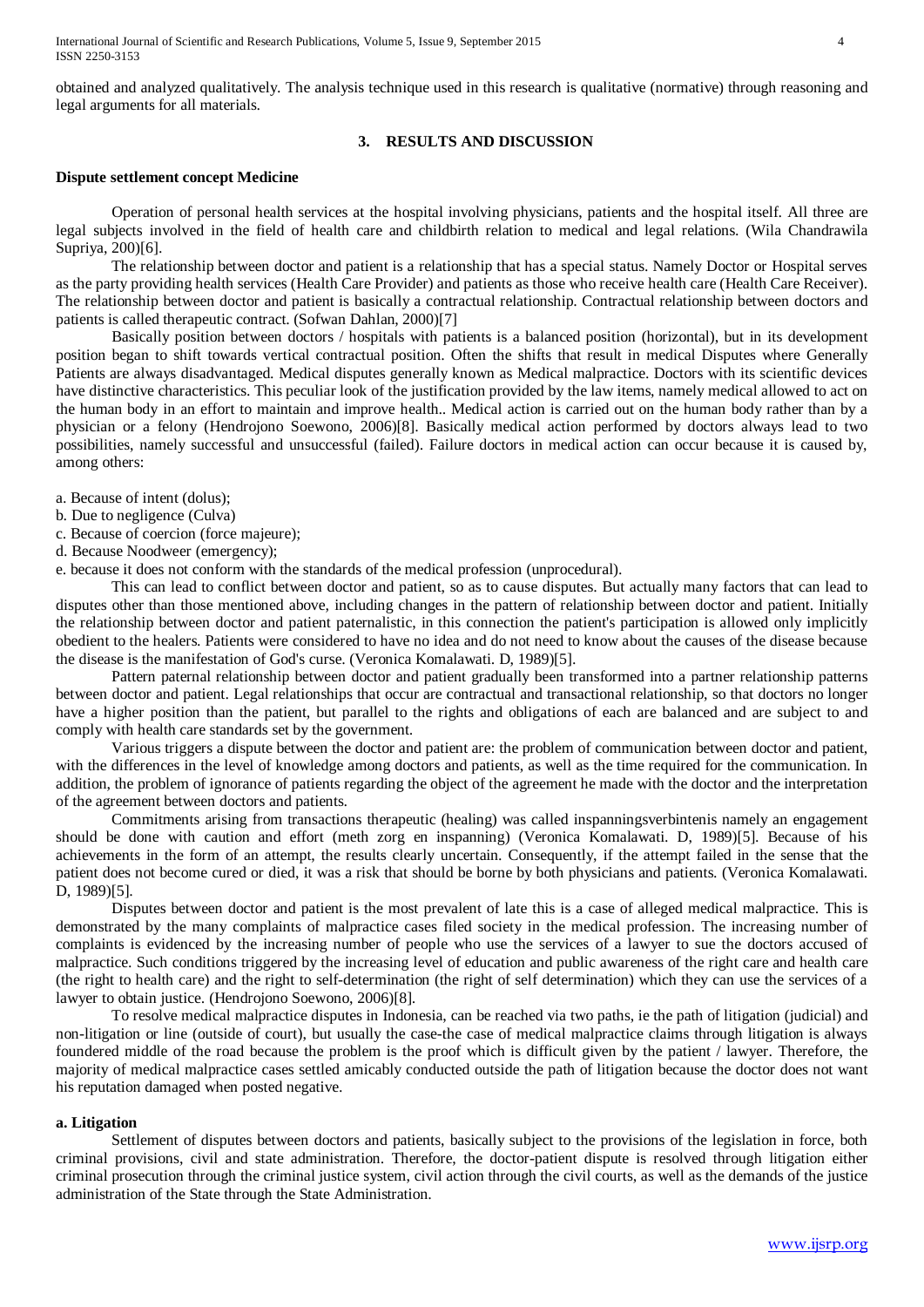Disputes between doctor and patient is a typical type of dispute because the transaction therapeutic and informed consent between the doctor and patient are marked with patient consent for the actions of doctors and an explanation of the actions and consequences of a doctor, in essence a legal relationship engagement on the one hand, but on the other hand the recovery efforts for the health of the patient is a human responsibility of doctors who require the physician must treat, whereas patients are the ones who are expecting a cure so that the approval given can be categorized as approval because of compulsion. Law enforcement in the field of health, especially if associated with the typical medical disputes, including structuring and enforcement (complience and enforcement) in the areas of administrative law, the field of civil and criminal law. According to the authors that criminal sanctions are intended to give deterrent effect to the doctor as ultimum remedium used as a weapon of last resort, the end of a chain with a view to eliminating consequences to the detriment of patients and the public and the medical profession itself. It means that criminal sanctions in the practice of medicine is only a supporting course for other sanctions such as administrative sanctions and civil sanctions.

Legal responsibilities of physicians in terms of the burden of proof in general refers to the principle of responsibility (Liability Principle) who applied use of a certain principle of responsibility depending on the circumstances, there are at least three (3) principles or theories about the responsibility which is known, is: (Saefullah, HE 1999)[9]

# **1) The principle of responsibility based on the element of fault (fault liability, liability based on fault principle)**

In general, the law on civil liability still applies the principle of liability based on fault or "tort", as defined in Article 1365 BW. Thus everyone who suffered losses due to the actions of others can demand compensation or damages (compensation) from the person who caused the loss, so in principle responsibilities on the basis of this error, the burden of proof is on the party who suffered loss (burden of proof on the shoulder of the Plaintiff). If the person who suffered the loss (the plaintiff) can not prove the existence of an element of fault on the adverse party (defendant), then the people who suffer such losses can not obtain compensation or compensation.

# **2) The principle of responsibility based on the presumption (rebuttable presumption of liability principle)**

In the principle of "presumption of liability" the burden of proof shifted from the plaintiff (victim) to the defendant (the party harm). So, based on this principle the defendant is responsible for the losses incurred unless he can prove it has taken all necessary measures to avoid the damages or that it was impossible to do, so the plaintiff or victims can file claims to obtain compensation without having to prove the existence of an error on the part of the defendant. Thus the question that the responsibility of the defendant based on the "presumption" (presumption) means that the defendant's liability can be avoided if the defendant proves that it is not guilty (absence of fault).

Nevertheless, the position of the patient as well as consumers who are subject to consumer protection laws and based on the provisions of Article 22 of Law No. 8 of 1999 on Consumer Protection that the evidence against the existence of an element of fault in criminal cases is the burden and responsibility of businesses without the possibility for the prosecution to prove. Then the provisions of Article 28 of Law No. 8 of 1999 on Consumer Protection, that proof of the presence or absence of the element of fault in tort is a burden and responsibility of businesses.

#### **3) The principle of absolute liability (no-fault liability, absolute or strict liability principle)**

The principle of absolute liability (no-fault liability or liability without fault) in the literature are usually known by the phrase strict liability or absolute liability. With the principle of strict liability for the purpose of responsibility without having to prove their guilt. The reason for applying the principle of absolute liability in today's modern society, with respect to activities or businesses that contain great harm to others, those who cause harm (defendant) may be held liable if the type of activities in society that can pose a great danger that could threaten the safety of others, especially if the hazard is so great even though the company carried out with caution. The basis of this responsibility is still the implementation of business / activity is realized true though that activity / business brings risks. Application of the principle of absolute liability is the price that must be paid to the public.

If peace were carried out outside the court have not produced an agreement, the parties still have a chance to make peace in court. Because the positive law was (especially civil law), this way is recognized and for now this precedence by taking the way of peace. In the civil case, the decision could be null and void if not preceded by peace. Judges will give time for forty days to mediate in order to achieve peace, and it still reaffirmed at any time will be a trial by asking to what extent the peace efforts made by the parties. And this peace can be made throughout the trial before the case is decided by a judge.

Likewise with, including the civil judicial process to dispute the patient's physician, then in accordance with the Appellate Court of the Republic of Indonesia No. 1 of 2002 on the Empowerment Institute of Peace, the judge granted an obligation to provide the opportunity for both parties to resolve their case through mediation unless it has been do not see the process of mediation and settlement solutions, the proceedings were resumed. This indicates that the litigation should be placed as the last weapon ultimum remedium of all the efforts undertaken settlement.

If the trial court also peace can not be achieved, then inevitably doctor litigants must prepare everything to stand trial. The need to be prepared are: collect all the written evidence, prepare witnesses, prepare expert witnesses, preparing all medical scientific material related to the case and appoint a reliable advocate and legal understanding of medicine.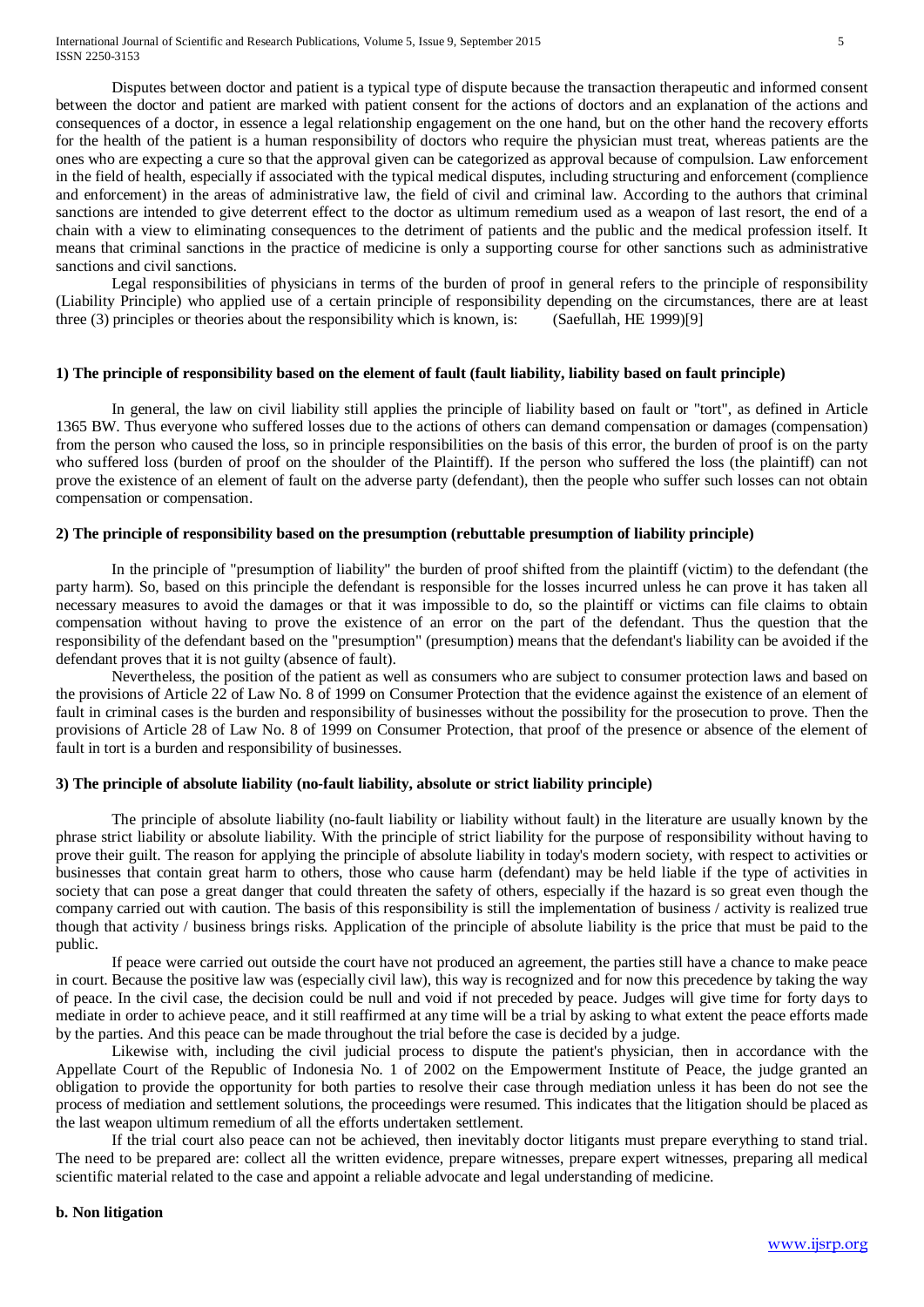In hospital medical disputes or doctor or patient self-righteousness and the other should be responsible. This position does not benefit all parties because it will provoke an outside party involved in the dispute. So wise if any dispute resolved. Basically settling disputes (especially civil matters) through peace will be better and satisfy a sense of justice for the litigants, because the relationship between the parties can still be established well when compared with the case resolved in court. In addition, the dispute can be completed entirely without leaving resentment among litigants, with low cost and relatively fast completion.

In the provisions of Law No. 29 Year 2004 regarding Medical Practice, unregulated alternatives regarding the settlement of problems between doctor and patient, but merely regulates the criminal and disciplinary sanctions in the form of administrative sanction. Alternative problem resolution are set out in Chapter XI of dispute settlement in particular Article 77, Article 78 and Article 79 of Law No. 36 Year 2014 on Health Workers namely:

Article 77 that: "Any Recipient Health Services harmed by errors or omissions Health Workers can ask for compensation in accordance with the provisions of legislation". Furthermore, the provisions of Article 78 that: "In terms of health personnel suspected of negligence in carrying out his profession that cause harm to recipients of health services, disputes arising from the negligence should be resolved first through dispute resolution outside the court in accordance with the provisions of legislation. "Then the provisions of Article 79 states that:" Settlement of disputes between health personnel and health facilities conducted in accordance with the provisions of legislation. "

The provision follows the principle of ultimum remedium that the criminal proceedings and other litigation process is placed as the last weapon in the settlement of disputes between doctors, health professionals, and the hospital with the patient. It is based on the consideration that the medical profession and health workers are integrated with the hospital as a container, having primary responsibility for humanitarian obligation to help the soul and human safety, health care standards therefore need to be truly prepared.

Dispute resolution mechanisms through the non-litigation basically refers to the concept of Alternative Dispute Resolution as defined in the provisions of Law No. 30 of 1999 on Arbitration and Alternative Dispute Resolution. Methods of settling disputes in the legislation is a method that is built on the concept of civil, with reference to the principle of pacta sunt servanda,by applying the method of conferences, mediation, conciliation, and arbitration.

Arbitration Law No. 30 of 1999 on Arbitration and Alternative Dispute Resolution emphasizes the form of alternative dispute resolution mediation (and the use of experts). Not even rule out the possibility of dispute settlement through other alternatives. Regarding the completion of this alternative Arbitration Law and Alternative Dispute Resolution Law 30 of 1999 determines as follows: (Munir Fuady, 2000)[10]

Article 6:

- (1) Disputes or differences of opinion can be resolved by the parties through alternative dispute resolution based on good faith to waive settlement of litigation in state court.
- (2) Settlement of disputes or differences of opinion through alternative dispute resolution as in paragraph (1) resolved in the meeting directly by the parties within a period of fourteen (14) days and the results are set forth in a written agreements.
- (3) In the event of a dispute or difference of opinion referred to in paragraph (2) can not be resolved, then on written agreement of the parties, disputes or differences of opinion resolved through one or more advisory expert or through a mediator.
- (4) If the parties are in no later than 14 (fourteen) days with the help of one or more advisory expert or through a mediator fail to reach an agreement, the parties can reach an arbitration institution or agency of alternative dispute resolution to appoints the mediator.
- (5) Upon the appointment of a mediator by the institution of arbitration or alternative dispute resolution institutions, within a period of seven days of mediation efforts should already be started.
- (6) The business of settling disputes or differences of opinion through a mediator referred to in paragraph (5) to uphold confidentiality, within a period of 30 days should be achieved in the form of a written agreement signed by all parties concerned.
- (7) The agreement settlement of disputes or differences of opinion in writing is final and binding on the parties to implement in good faith and shall be registered in the District Court within a period of 30 days of signing.
- (8) The agreement settlement of disputes or differences of opinion referred to in paragraph (7) shall be completed within a period of 30 days after registration.
- (9) If the peace effort as referred to in paragraph (1) through (6) can not be achieved, then the parties pursuant to a written agreement may apply for the business settlement through arbitration institution or ad hoc arbitration.

As for alternative dispute resolution outside of court medical can be reached between the patients with medical personnel as follows: (http / Kesimpulan.com.News.dugaan-malpractice-kedokteran.html, accessed on January 11, 2015)

- a) Lumping it, ie let the dispute does not need to be extended.
- b) Avoidance, chose not to make contact again with the adverse party.
- c) coercion, one party to force the other party through a third person.
- d) Negotiation, the negotiating parties to take a decision.
- e) Mediation, the parties negotiate with the services of a third person as an educator, resource person, catalisator, translator.
- f) Arbitration, the disputing parties submit to a third party / arbitrator for a decision.
- g) Adjudication, involving a third party that the court has the authority to give a verdict and execution.

Medical dispute resolution through legal channels, there are three logic presupposes that the logic of the patient, the doctor logic and legal logic. The logic of the law can be neutral or sided with the doctor or the patient shifts, depending on which one is most true logic. Advantages of dispute resolution through legal channels was objectively, more certain, highlight the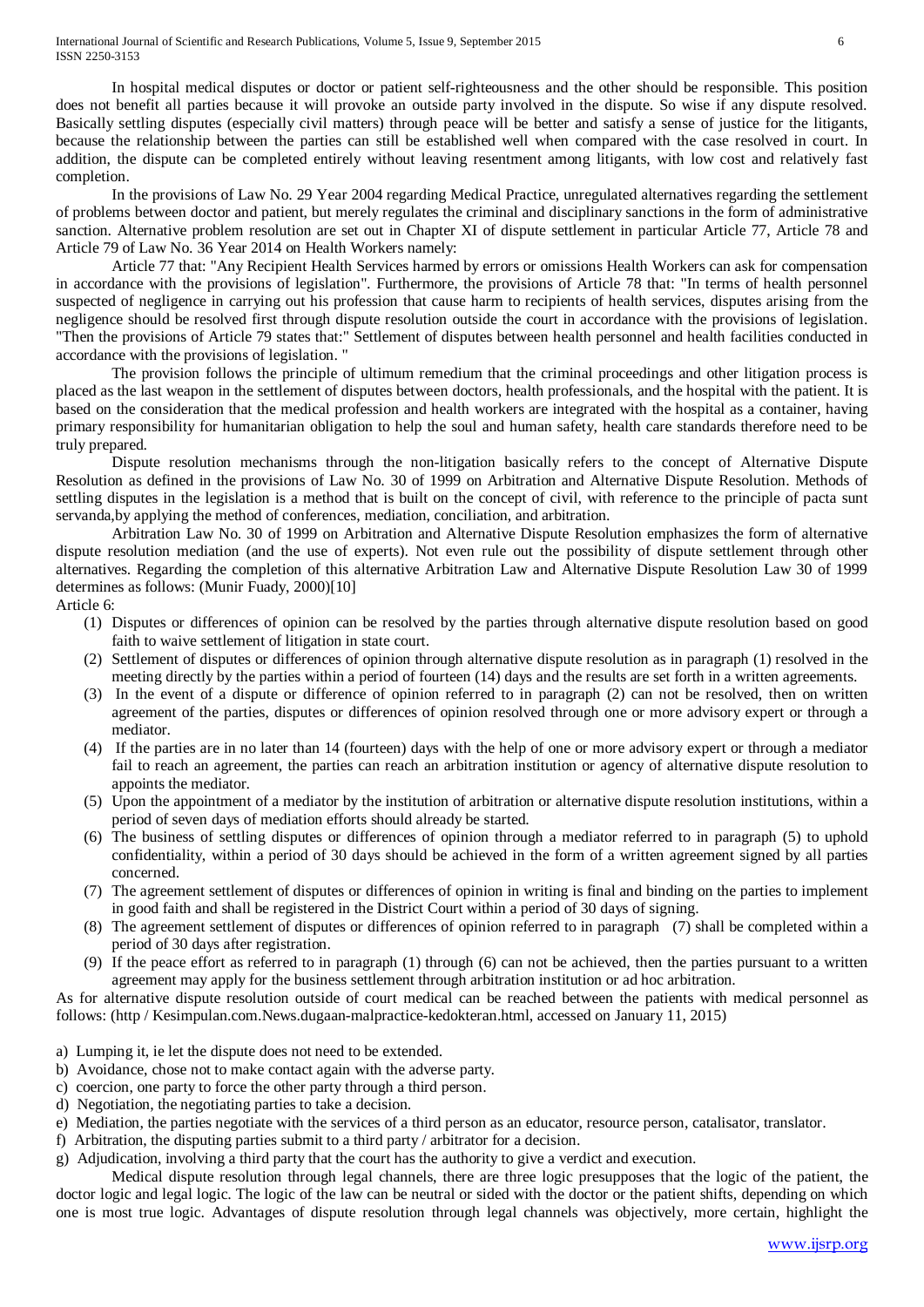International Journal of Scientific and Research Publications, Volume 5, Issue 9, September 2015 7 ISSN 2250-3153

external side, sanctions can be imposed on the guilty party such as a cage or compensation. The disadvantage is the completion of the legal system is often at odds with moral values, it takes a long, exhausting labor, the mind, not the least cost, and can end up with a win-loss, loss-loss, is rigid, do not touch the conscience. (http://Kesimpulan.com News, accessed on September 26, 2010)

The form of settlement out of court, among others:

#### **a) Arbitration**

Dispute resolution through arbitration body is a settlement with the way the parties appoint arbitrators with an odd number that serves as an impartial referee and has no interest other than for the purpose of reconciling to get things done According to policy matters, so that his case is not resolved by the courts. The weakness of this method because not all regions in Indonesia have arbitration institutions.

# **b). Negotiation**

Settlement in this way is to seek to bargain with the aim of reaching mutual agreement. This method is popular because without involving others so that the problems being faced are not known by others and do not involve official bodies such as arbitration.So that it can be done anytime and anywhere.

#### **c). Mediation**

Settlement of disputes by mediation method that involves another person as a neutral mediator, but does not make decisions or conclusions to the parties, but support for the implementation of the dialogue between the parties with an atmosphere of openness, honesty and brainstorm for the purpose of achieving consensus. So the mediator function here only as a facilitator to bring the two sides in order to exchange ideas and dialogue. This happens if the parties are reluctant to meet each other or have a sense of fear that if the offer was rejected by the other party. This method is also popular in the community because it does not require an official body so it can be done anywhere and anytime.

#### **d) Conciliation**

Dispute settlement by conciliation method is by way of desire to bring the disputing parties to reach an agreement and settle disputes. Or also interpreted bring the disputing parties to resolve the problems between the two sides in the negotiations.

## **c. Code of Ethics**

Code of Indonesian medical previously drafted in 2001 which was passed later IDI in 2002, yet accommodate the substance of the professionalism of doctors and patient safety, as implied in the arrangement of Law Number 29 Year 2004 regarding Medical Practice, Law Number 36 Year 2009 on Health and Law 44 Year 2009 on Hospitals, Law 40 of 2004 on National Social Security System (Navigation) and Law No. 24 of 2011 on the Social Security Agency (BPJS), as well as various other laws that regulate the medical profession.

Ethics is a reflection of the orderly conduct of business of the motion or moral intuition and moral choices that someone decided. Medical ethics can be interpreted as an obligation based on character / morality that determines the practice of medicine. Over the last few decades, issues of medical ethics is the most important issue rather than awareness, with concerns focused on several major issues. Today's society has been questioned aggressively about how and to whom health care is given. Public attention on the issue of medical ethics have brought the medical profession to the increasing need of the public view of this, not only with regard to the relationship between doctor and patient, but also on how advances in science and medical technology affect issues of human rights, the structure of society and government policies in terms of health care. (Indonesian Doctors Association, 2004)

Code of Medical Ethics Indonesia based on the principles of social life that is Pancasila which has equally recognized by the Indonesian people as a philosophy of life of the nation. Majesty and glory is demonstrated by six (6) the nature of which must be presented by each physician, namely: (Indonesian Doctors Association, 2004)

- 1) The divinity,
- 2) Virtue cultivation,
- 3) The purity of intention,
- 4) The seriousness of the work,
- 5) Humility, as well as
- 6) Integrity and social science

Doctors have a great responsibility, not only to other human beings and the law, but the important thing is to his own inner conviction, and ultimately to God Almighty. Patients and their families will receive the results of operations of a doctor, if he believes that physician specialty and sincerity, so that they do not consider to be a problem when the recovery efforts have failed. It should be noted that the actions of every doctor, affecting many people's opinion on the whole "corps" doctor (Indonesian Doctors Association, 2004).

Services provided to patients who should be treated are all over the ability of the physician in the field of science and humanity. Under the provisions of Article 8 of Law No. Letter f 29 Year 2004 regarding Medical Practice that: the Indonesian Medical Council has the authority to conduct joint guidance of doctors and dentists on the implementation of professional ethics established by professional organizations; and Furthermore, the provisions of Article 24 of Law No. 36 Year 2009 on Health that :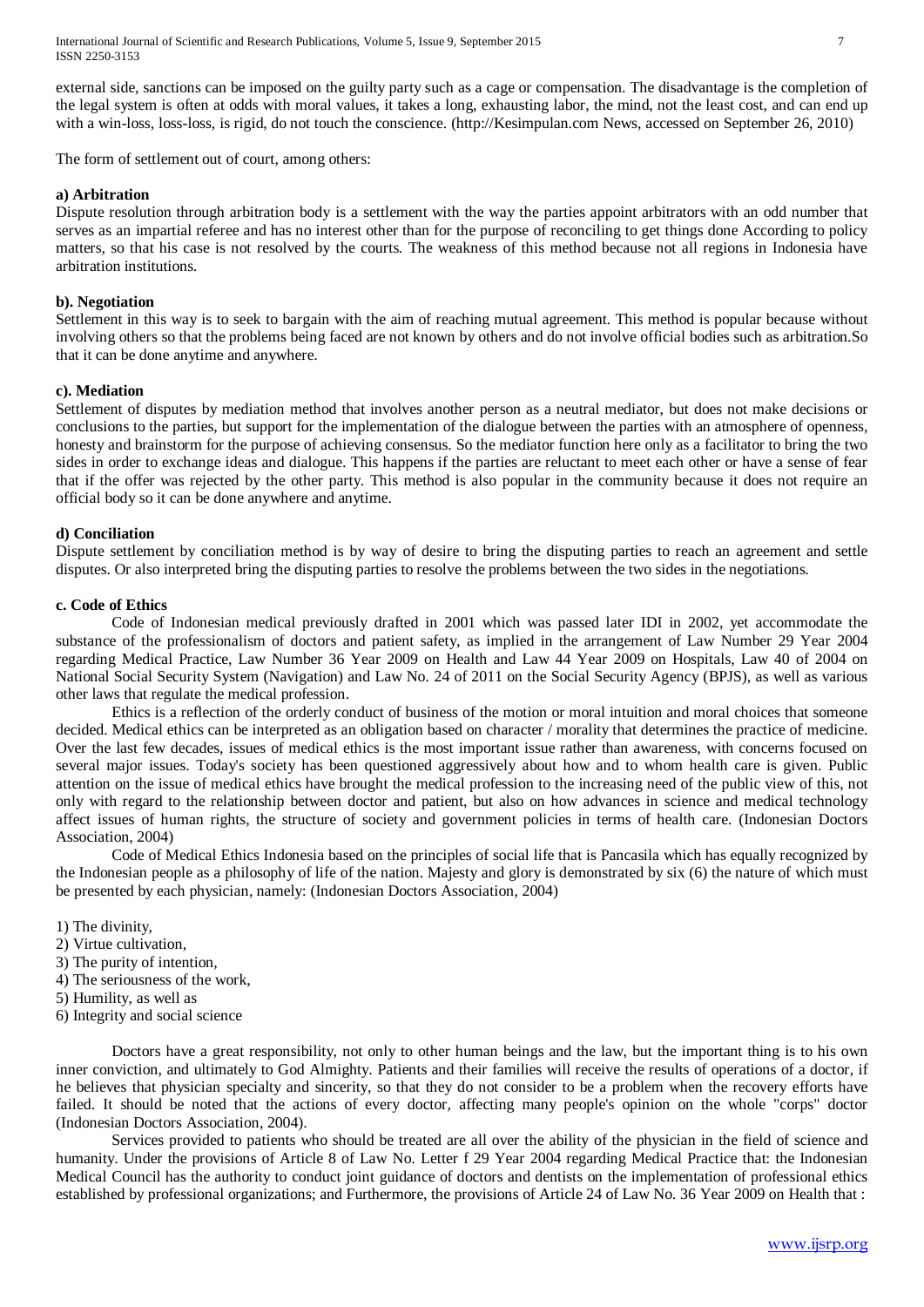(1) Health workers must comply with a code of ethics, professional standards, the right health service users, service standards, and standard operating procedures.

- (2) The provisions of the code of ethics and professional standards as referred to in paragraph (1) shall be governed by professional organizations.
- (3) The provisions concerning the rights of health service users, service standards, and standard operating procedures as described in paragraph (1) shall be regulated by the Regulation of the Minister.

In medical practice, there are at least three (3) norms namely:

- 1). Discipline, as a rule the application of medical science;
- 2). Ethics, as a rule the application of medical ethics (KODEKI); and
- 3) The law, as the rule of law medicine.

Enforcement of the medical profession's ethics conducted by the Honorary Council of Ethics (MKEK) as mentioned in Article 1 paragraph 3 Guidelines for the Organization and Work Management Honorary Council of Indonesian Medical Ethics, that: "Honorary Council of Ethics (MKEK) is one of the autonomous bodies Doctors Association Indonesian (IDI), which was formed specifically in the Central, Regional and Branch to perform tasks to court profession, coaching and professional ethics or institutional duties and other ad hoc in each level. "

MKEK is the enforcement agency ethics of the medical profession (KODEKI), in addition to MKDKI (Indonesian Medical Disciplinary Council) the competent authority to determine whether there is a mistake made doctors and dentists in the application of the disciplines of medicine and dentistry, and establish penalties (see Article 1 point 14 of Law No. 29 of 2004 on Medical Practice).

Enforcement of codes of medical ethics through MKEK an internal enforcement mechanisms in the field of medicine that does not rule out other positive law enforcement. MKEK determine an act violating the ethics of the medical profession or not, so that when an act is sufficient evidence to otherwise violate the ethics of the medical profession it will be processed through the trial MKEK.

Coaching discipline for doctors conducted by Indonesian Medical Disciplinary Council (MKDKI), as defined in Article 55 of Law No. 29 of 2004 on Medicine that:

- (1) To enforce discipline doctors and dentists in the administration of medical practice, was formed Indonesian Medical Disciplinary Council.
- (2) The Indonesian Medical Disciplinary Council is an autonomous institution of the Indonesian Medical Council.
- (3) The Indonesian Medical Disciplinary Council in carrying out its duties are independent. Article 64 of Law No. 29 Year 2004 regarding Medical Practice that Indonesian Medical Disciplinary Panel of charge:
	- 1) Accepting the complaint, examine and decide cases of violation of discipline doctors and dentists are submitted; and
	- 2) Developing guidelines and procedures for handling cases of violation of discipline doctor or dentist.

#### **CONCLUSION**

Results of this study concluded that the concept of a legal settlement to errors in medical practice subject to all positive law justice system in both criminal law, civil law, the law of the State administration, consumer protection, code of conduct and discipline of medicine, thus potentially cause legal uncertainty for the medical profession as well as optimizing the impact on inhibition of improving the quality of public health services in general.

### **REFERENCES**

- 1. Nasution, AB 2010) *Tantangan Profesi Dokter Bedah Saat Ini*. Makalah disajikan dalam Kongres Nasional III PABI, Persatuan Ahli Bedah Indonesia, Surabaya 27 Mei 2010.
- 2. Isfandyarie, A. 2005. *Malpraktek dan Resiko Medik*. Jakarta: Prestasi Pustaka.
- 3. Machmud, S. 2008. *Penegakan Hukum dan Perlindungan Hukum Bagi Dokter yang Diduga Melakukan Medikal Malpraktek*. Bandung: Cv. Mandar Maju.
- 4. Asshiddiqie, J., Safa'at, M.A 2009. *Kode Etik dan Penegakannya dalam buku Menuju Negara Hukum yang Demokratis*. Pt. Bhuana Ilmu Populer: Jakarta
- 5. Veronica Komalawati. D, 1989, *Hukum dan Etika dalam Praktek Dokte*r, Pustaka Sinar Harapan, Jakarta
- 6. Willa Chandrawila Supriadi 2001, Hukum Kedokteran,Penerbit Mandar Maju, Bandung, 2001
- 7. Sofwan Dahlan, 2000 *Hukum* Kesehatan Rambu-Rambu Bagi Profesi Dokter, Badan penerbit Universitas Diponegoro, Semarang
- 8. Hendrojono Soewono*,* 2006, *Perlindungan Hak- Hak Pasien dalam Transaksi Terapeutik*, Srikandi, Surabaya.
- 9. Saefullah, H.E. 1999, *Beberapa Masalah Pokok tentang Tanggung Jawab Pengangkutan Udara*, LPPM-Unisba, Bandung.
- 10. Munir Fuady, 2000, *Arbitrase Nasional, Alternatif Penyelesaian Sengketa Bisnis*, Citra Aditya Bakti, Bandung